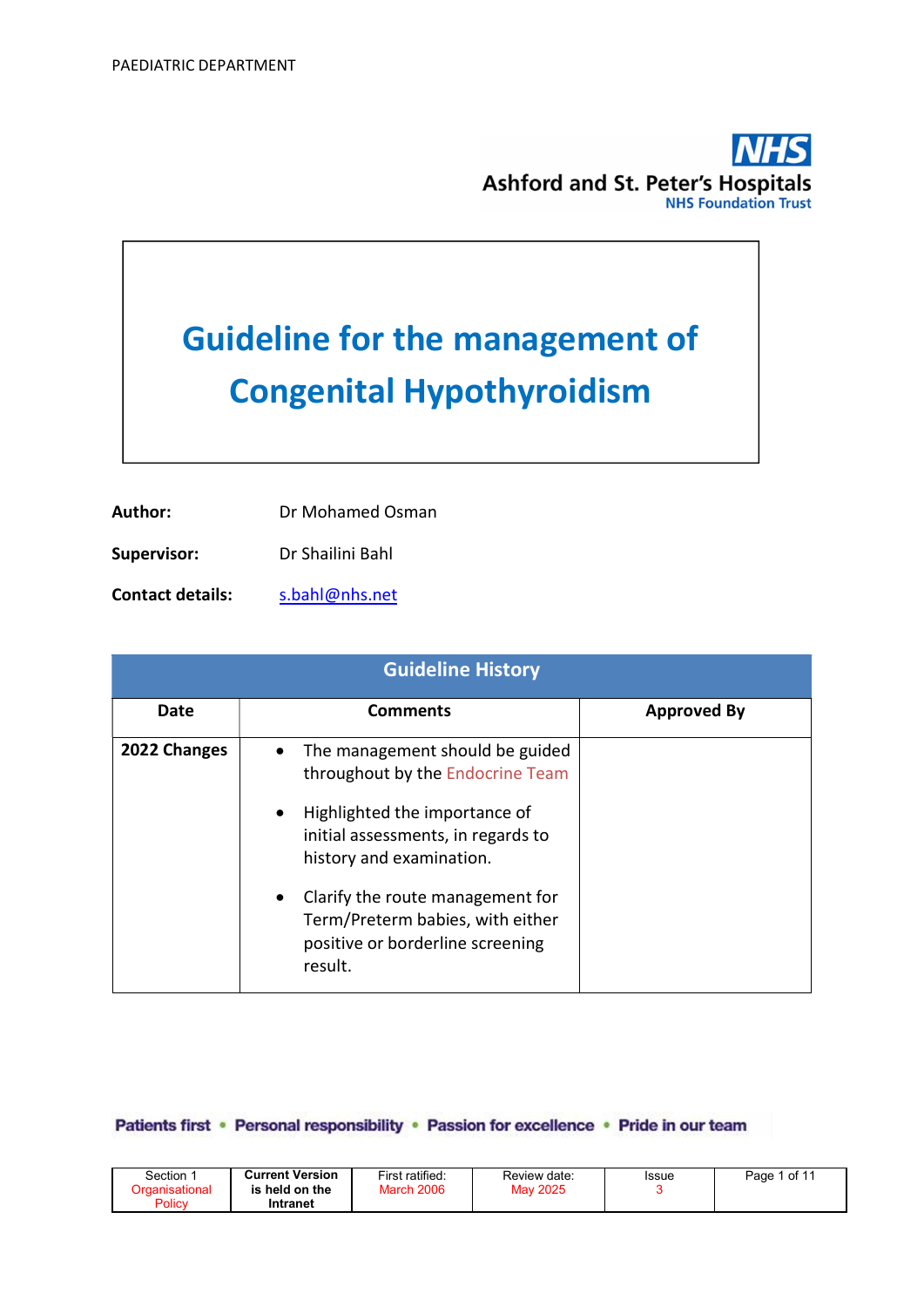#### **Contents**

Page

- 1. Guideline
	- a. Introduction
	- b. Clinical assessment and investigations
	- c. Treatment
	- d. Follow up arrangement
	- e. Management Algorithm
- 2. Supporting References
- 3. Supporting Trust Guidelines
- 4. Guideline Governance
	- a. Scope
	- b. Purpose
	- c. Duties and Responsibilities
	- d. Approval and Ratification
	- e. Dissemination and Implementation
	- f. Review and Revision Arrangements
	- g. Equality Impact Assessment
	- h. Document Checklist
- 5. Appendices

1.

| Section | <b>Current Version</b> | First ratified:   | Review date: | Issue | Page 2 of 11 |
|---------|------------------------|-------------------|--------------|-------|--------------|
|         | is held on the         | <b>March 2006</b> | May 2025     |       |              |
| Policy  | Intranet               |                   |              |       |              |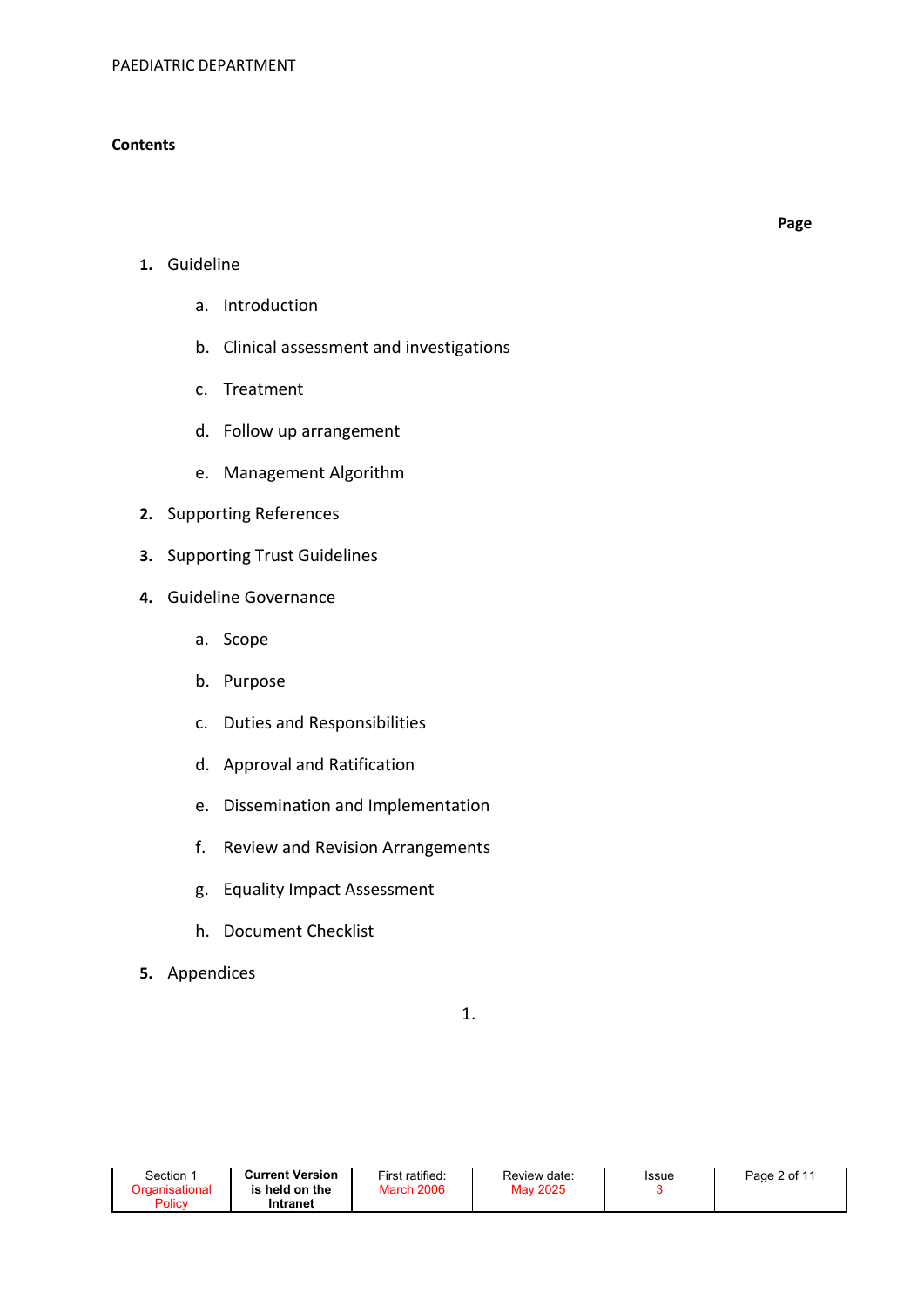# Guideline for the management of Congenital Hypothyroidism

#### Introduction

Congenital hypothyroidism causes neuro-developmental delay. Although this may in part be related to low levels of thyroxine in utero, delay in diagnosisand treatment will further compound the neurological damage. Hence this is a medical emergency and must be treated as such.

NB. Secondary hypothyroidism will not be detected by the Newborn Blood Spot Screening (measures TSH) and may only present with other signs of congenital hypothyroidism eg. prolonged jaundice (thus thyroid function tests still required) .

#### Please inform Endocrine team of all new cases as soon as possible.

## CLINICAL ASSESSMENT AND INVESTIGATIONS;

- 1. The baby should be seen within 12-24 hours of notification of a positive screen result (TSH>20mU/l). Contact the parents with the date of admission and explain the Newborn Blood Spot Screening result and plan for further tests.
- 2. Book the technetium thyroid scan with the Nuclear Medicine Department to be done within 5 days and ideally to coincide with the first assessment. They will need to know the baby's birth weight.
- 3. The thyroid ultrasound scan will not be affected by treatment and can therefore be organised at a later date.
- 4. Babies with CHT are more likely to have associated anomalies, particularly congenital heart defects and hearing loss, and require careful neonatal examination with particular attention to any dysmorphic features, jaundice or signs of infection.
- 5. A complete history, including maternal thyroid status (previous history of thyroid dysfunction, maternal anti-thyroid medications), maternal diet (for example a vegan or other low iodine diet) and family history should be obtained.
- 6. On presentation, record and plot weight, length and head circumference. Check the red book to make sure the hearing screening has been done, and whether passed or not.

| Section | <b>Current Version</b> | First ratified: | Review date: | Issue | Page 3 of 11 |
|---------|------------------------|-----------------|--------------|-------|--------------|
|         | is held on the         | March 2006      | May 2025     |       |              |
| Policy  | Intranet               |                 |              |       |              |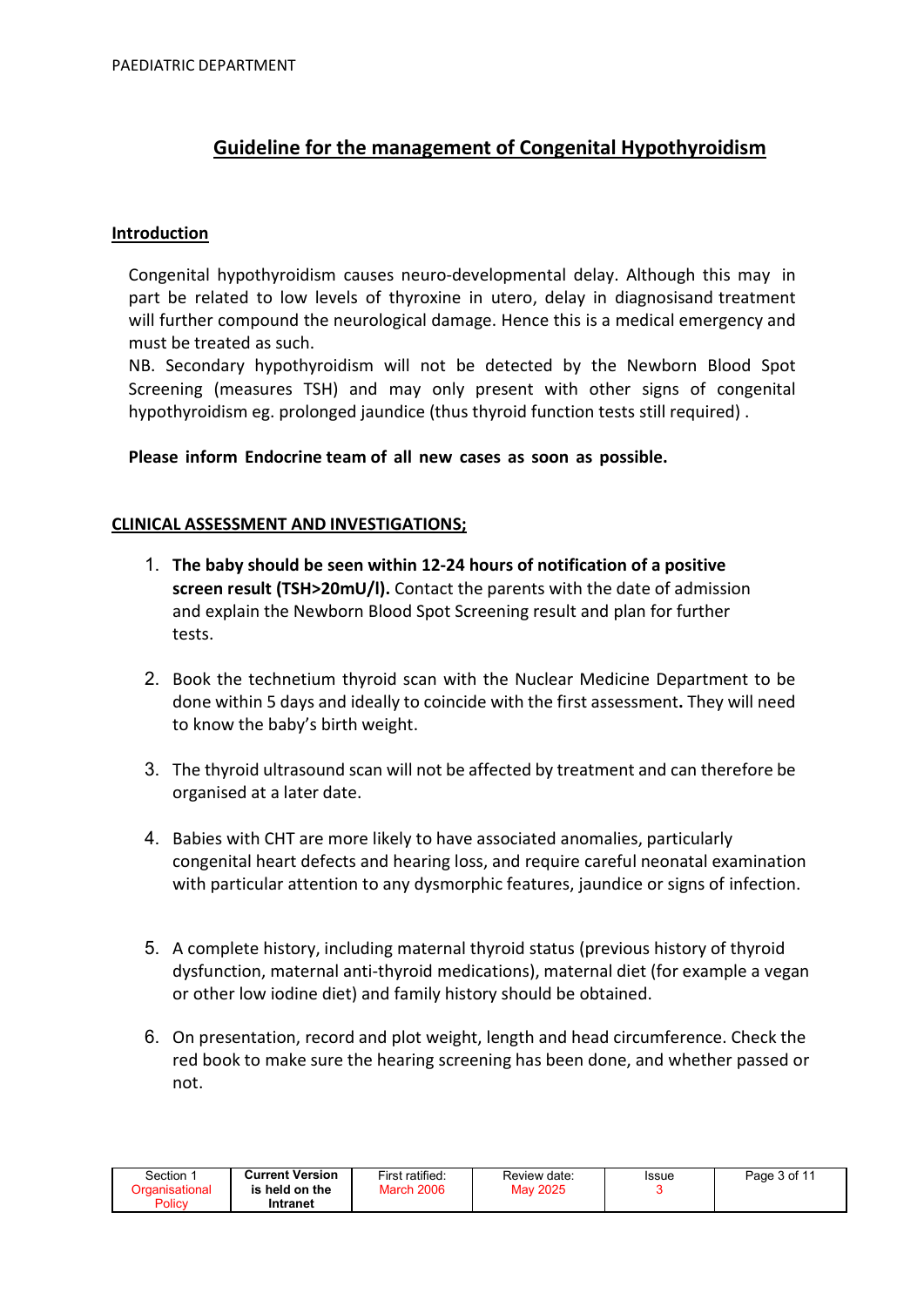- 7. Insert i.v cannula (if having Technetium scan). Blood taken from baby for:
	- $-$  Free T<sub>4</sub> and TSH
	- Anti-thyroid antibodies
	- Thyroglobulin
	- $-$  Liver function tests if jaundiced
	- Calcium profile and PTH if TSH<20
- 8. Blood taken from mother for:
	- $-$  Free T<sub>4</sub>, Free T<sub>3</sub> & TSH
	- Anti-thyroid antibodies

In babies >32 weeks with borderline raised TSH (>8 - <20) on Newborn Blood Spot Screening, book a thyroid USS and repeat blood as above (after 7 -10 days) but await results before deciding on treatment.

In preterm babies (<32 weeks) with borderline TSH levels, discuss management with the Consultant. Most of them are transient and will simply need to have their thyroid function monitored (ideally in 7-10 days).

## TREATMENT

To be guided by Endocrine Team: commence baby on Thyroxine 25mcg once daily once bloods have been taken. There is no need to wait for the results as adjustments to the dose can be made subsequently. The Thyroxine should be given as tablets which can be crushed and mixed with water/ milk to administer. The first dose should be given on the ward under nursing supervision.

In some situations, the oral suspension may be preferred to tablets and the dose can range from 10 to 15 mcg/kg/day.

#### FOLLOW UP ARRANGEMENTS

As per Endocrine Team advice ;

- The baby should have repeat TFT's, weight and general review in 2 weeks.
- Subsequently, TFT's will need to be arranged at 4 weekly intervals for the first 3 months
- Then, at 2 month intervals for the next 3 and
- Then, 3 monthly between 6 and 12 months.
- Thereafter, 4 monthly until 2 years and 4-6 monthly afterwards.

Follow up appointments should be made in the next available Endocrine clinic.

| Section | <b>Current Version</b> | First ratified:   | Review date: | <b>Issue</b> | Page 4 of 11 |
|---------|------------------------|-------------------|--------------|--------------|--------------|
|         | is held on the         | <b>March 2006</b> | Mav 2025     |              |              |
| Policy  | Intranet               |                   |              |              |              |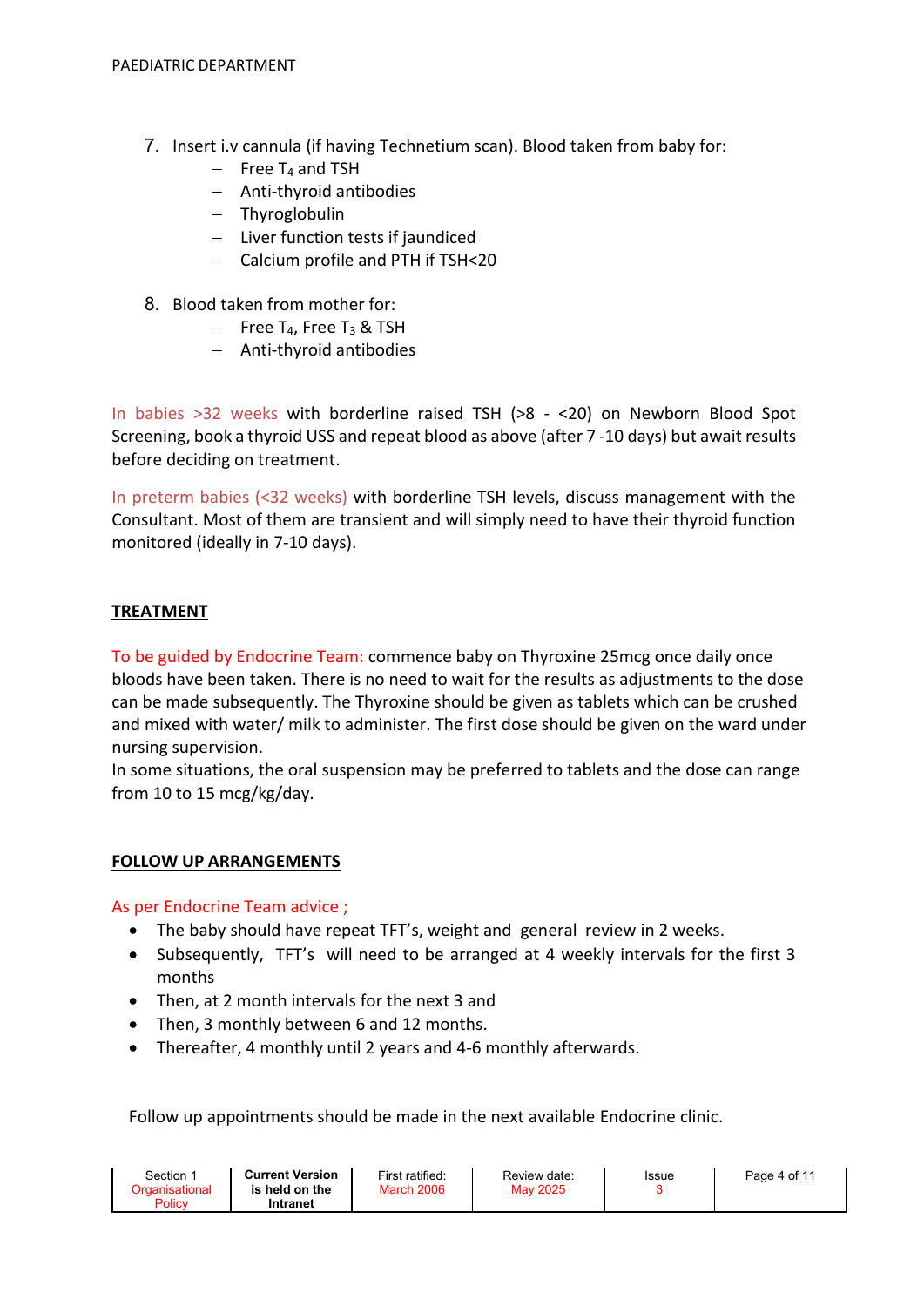

 Borderline screening result (TSH >8 - <20) in preterm baby < 32 weeks, Discuss with Endocrine Team and repeat the blood after 7-10 days.

| Section        | <b>Current Version</b> | First ratified:   | Review date: | Issue | Page 5 of 11 |
|----------------|------------------------|-------------------|--------------|-------|--------------|
| Drɑanisational | is held on the         | <b>March 2006</b> | May 2025     |       |              |
| Policy         | Intranet               |                   |              |       |              |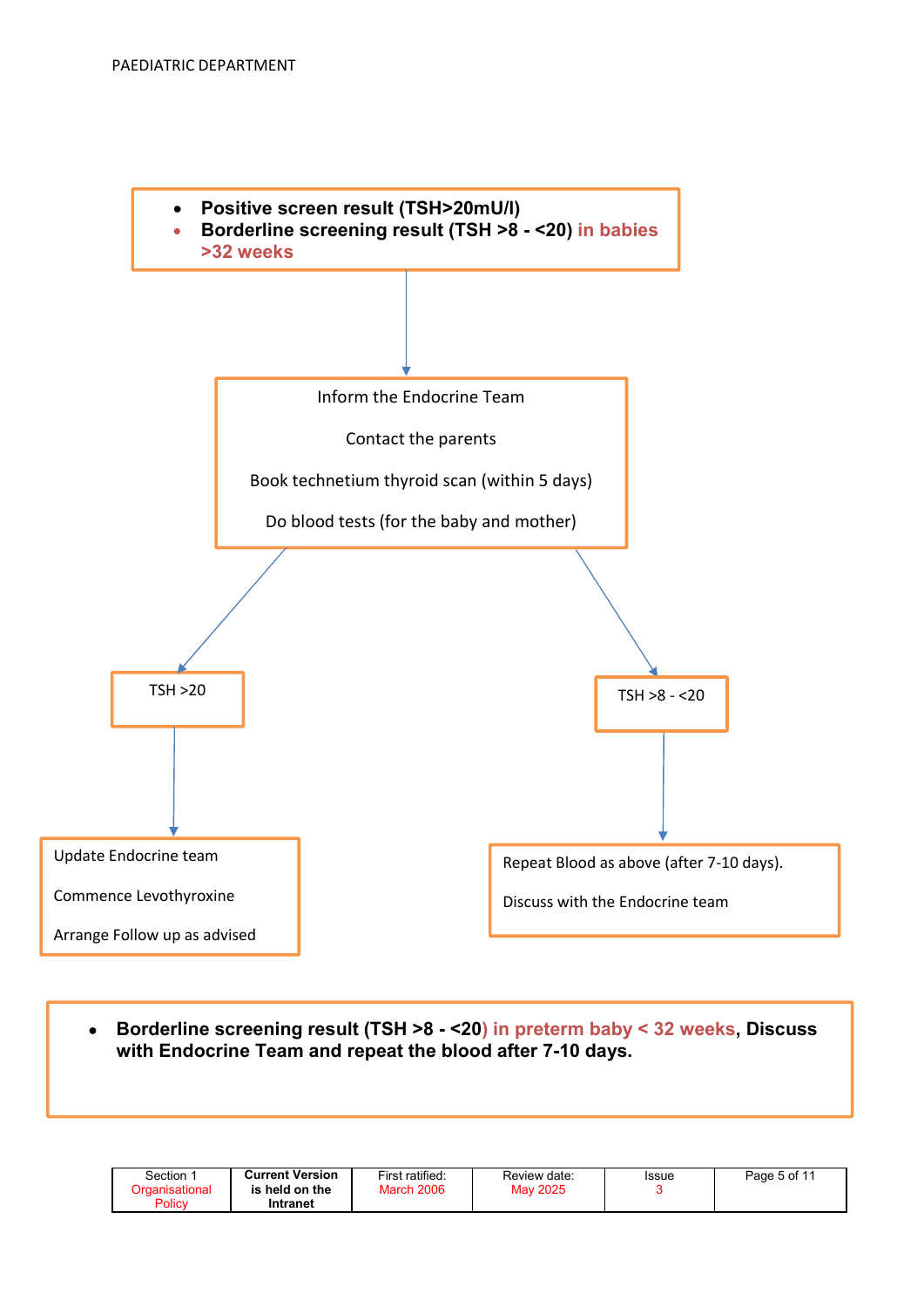# 2. Supporting References

Congenital hypothyroidism: initial clinical referral guidelines, Public Health England, 27 March 2020.

https://www.gov.uk/government/publications/congenital-hypothyroidisminitial-clinical-referral-guidelines/congenital-hypothyroidism-initial-clinicalreferral-guidelines

# 3. Supporting relevant trust guidelines

| Section | <b>Current Version</b> | First ratified:   | Review date: | Issue | Page 6 of 11 |
|---------|------------------------|-------------------|--------------|-------|--------------|
|         | is held on the         | <b>March 2006</b> | May 2025     |       |              |
| Policy  | Intranet               |                   |              |       |              |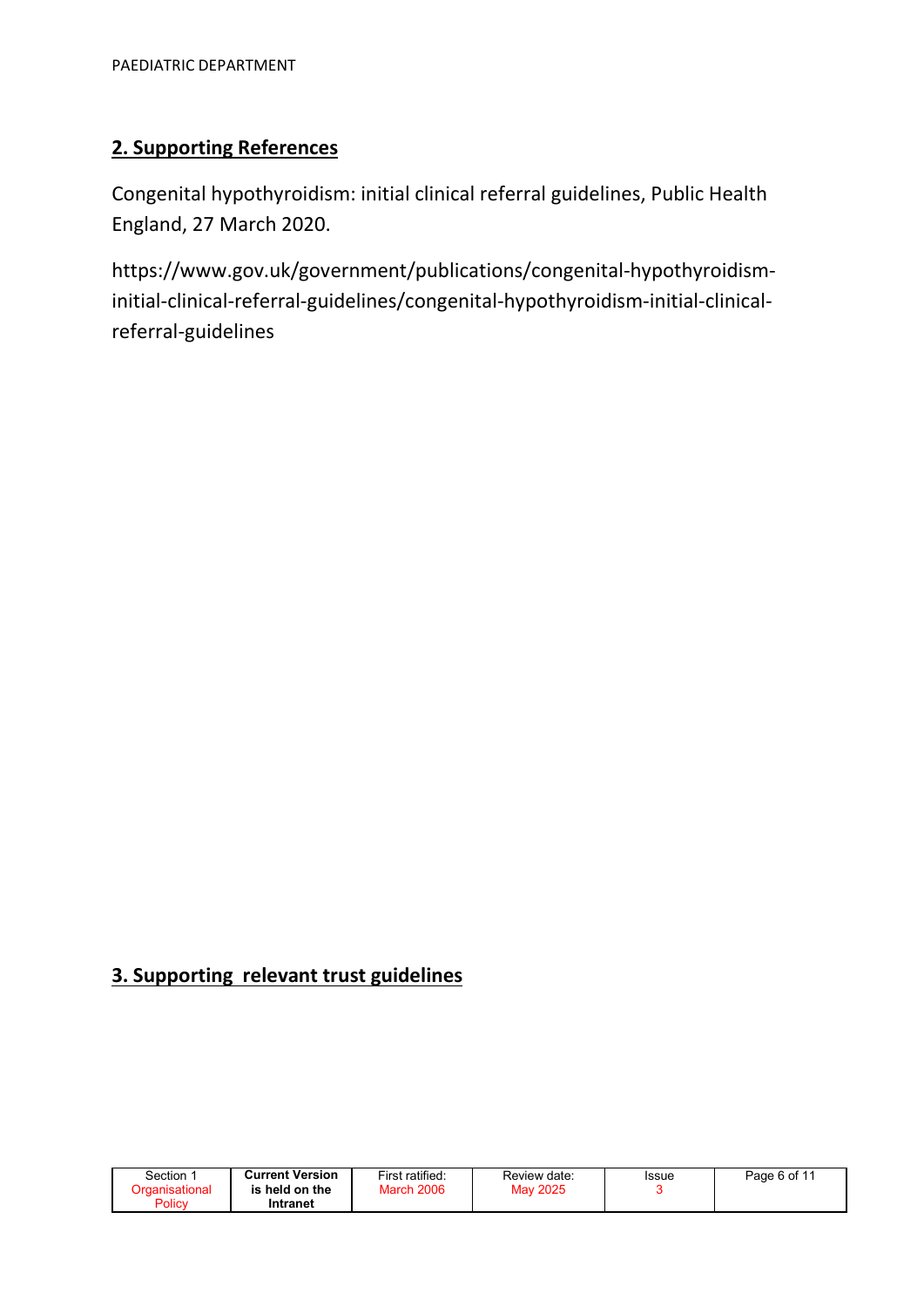# 2. Guideline Governance

## a. Scope

This guideline is relevant to all staff caring for all children from 0-18 years old across the emergency department, inpatient ward and outpatient department.

# b. Purpose

- i. This guidelines aims to facilitate a common approach to the management of children. At times deviation from the guideline may be necessary, this should be documented and is the responsibility of the attending consultant.
- ii. This guideline is subject to regular review to ensure ongoing evidence based practice.

# c. Duties and Responsibilities

All healthcare professionals responsible for the care of all children 0-18years should be aware of practice according to this guideline.

## d. Approval and Ratification

This guideline will be approved and ratified by the Paediatric Guidelines Group.

#### e. Dissemination and Implementation

- i. This guideline will be uploaded to the trust intranet 'Paediatric Guidelines' page and thus available for common use.
- ii. This guideline will be shared as part of ongoing education within the Paediatric Department for both medical and nursing staff.
- iii. All members of staff are invited to attend and give comments on the guideline as part of the ratification process.

# f. Review and Revision Arrangements

- a. This policy will be reviewed on a 3 yearly basis by the appropriate persons.
- b. If new information comes to light prior to the review date, an earlier review will be prompted.
- c. Amendments to the document shall be clearly marked on the document control sheet and the updated version uploaded to the intranet. Minor amendments will be ratified through the Paediatric Guidelines Group. A minor amendment would consist of no major change in process, and includes but is not limited to, amendments to documents within the appendices.

| Section        | <b>Current Version</b> | First ratified: | Review date:    | Issue | Page 7 of 11 |
|----------------|------------------------|-----------------|-----------------|-------|--------------|
| Organisational | is held on the         | March 2006      | <b>May 2025</b> |       |              |
| Policy         | Intranet               |                 |                 |       |              |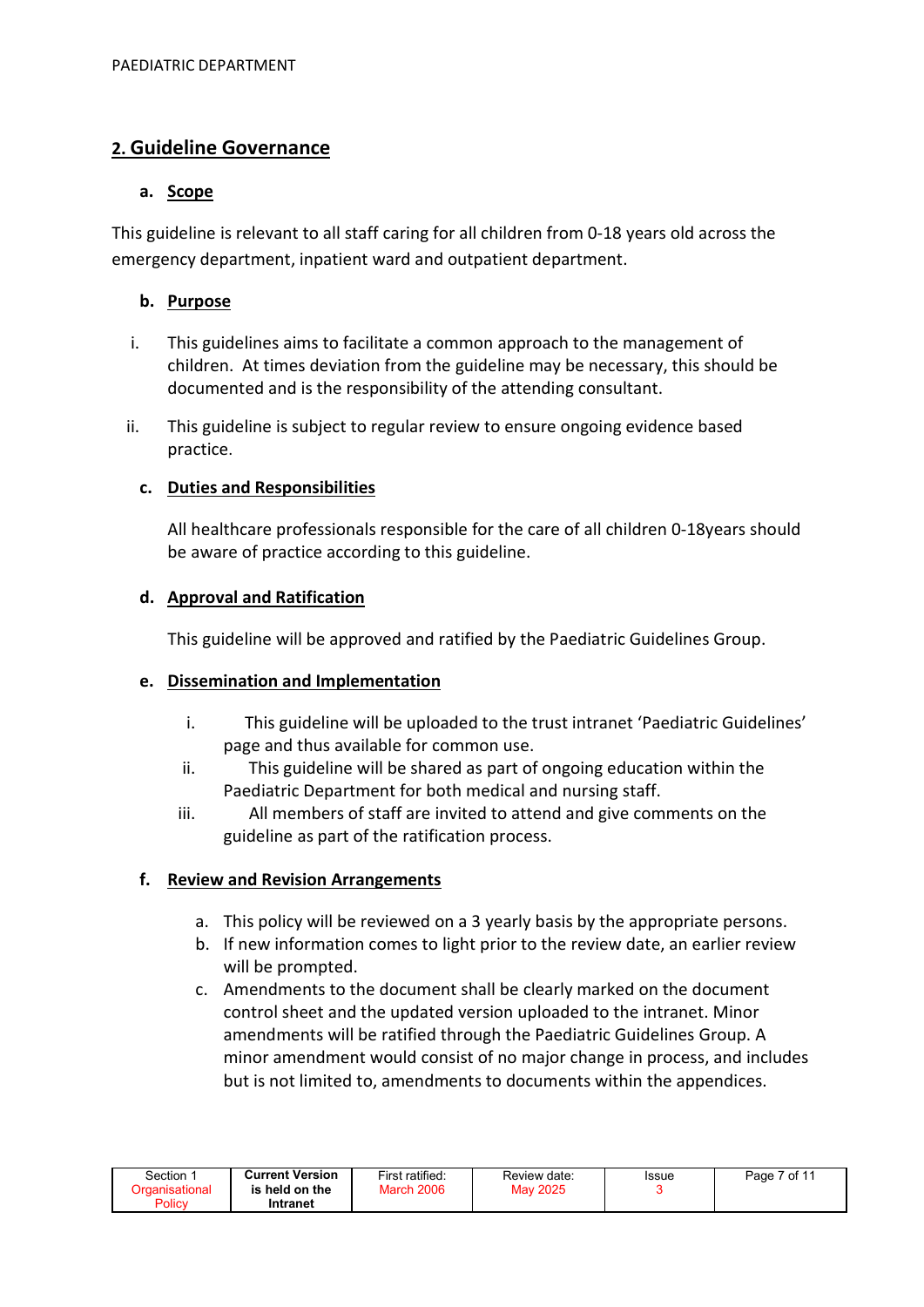# g. Equality Impact Assessment

#### Background

Who was involved in the Equality Impact Assessment

Dr Mohamed Osman, Dr Shailini Bahl

#### Methodology

- A brief account of how the likely effects of the policy was assessed (to include race and ethnic origin, disability, gender, culture, religion or belief, sexual orientation, age)
- The data sources and any other information used
- The consultation that was carried out (who, why and how?)

All groups of staff and patients were taken into consideration and there is no bias towards or against any particular group.

#### Key Findings

- Describe the results of the assessment
- Identify if there is adverse or a potentially adverse impacts for any equalities groups

There is no evidence of discrimination.

#### **Conclusion**

• Provide a summary of the overall conclusions

There is no evidence of discrimination.

#### Recommendations

- State recommended changes to the proposed policy as a result of the impact assessment
- Where it has not been possible to amend the policy, provide the detail of any actions that have been identified
- Describe the plans for reviewing the assessment

This guideline is appropriate for use.

| Section<br>์ )rɑanisational<br>Policy | <b>Current Version</b><br>is held on the<br>Intranet | First ratified:<br><b>March 2006</b> | Review date:<br>May 2025 | Issue | Page 8 of 11 |  |
|---------------------------------------|------------------------------------------------------|--------------------------------------|--------------------------|-------|--------------|--|
|---------------------------------------|------------------------------------------------------|--------------------------------------|--------------------------|-------|--------------|--|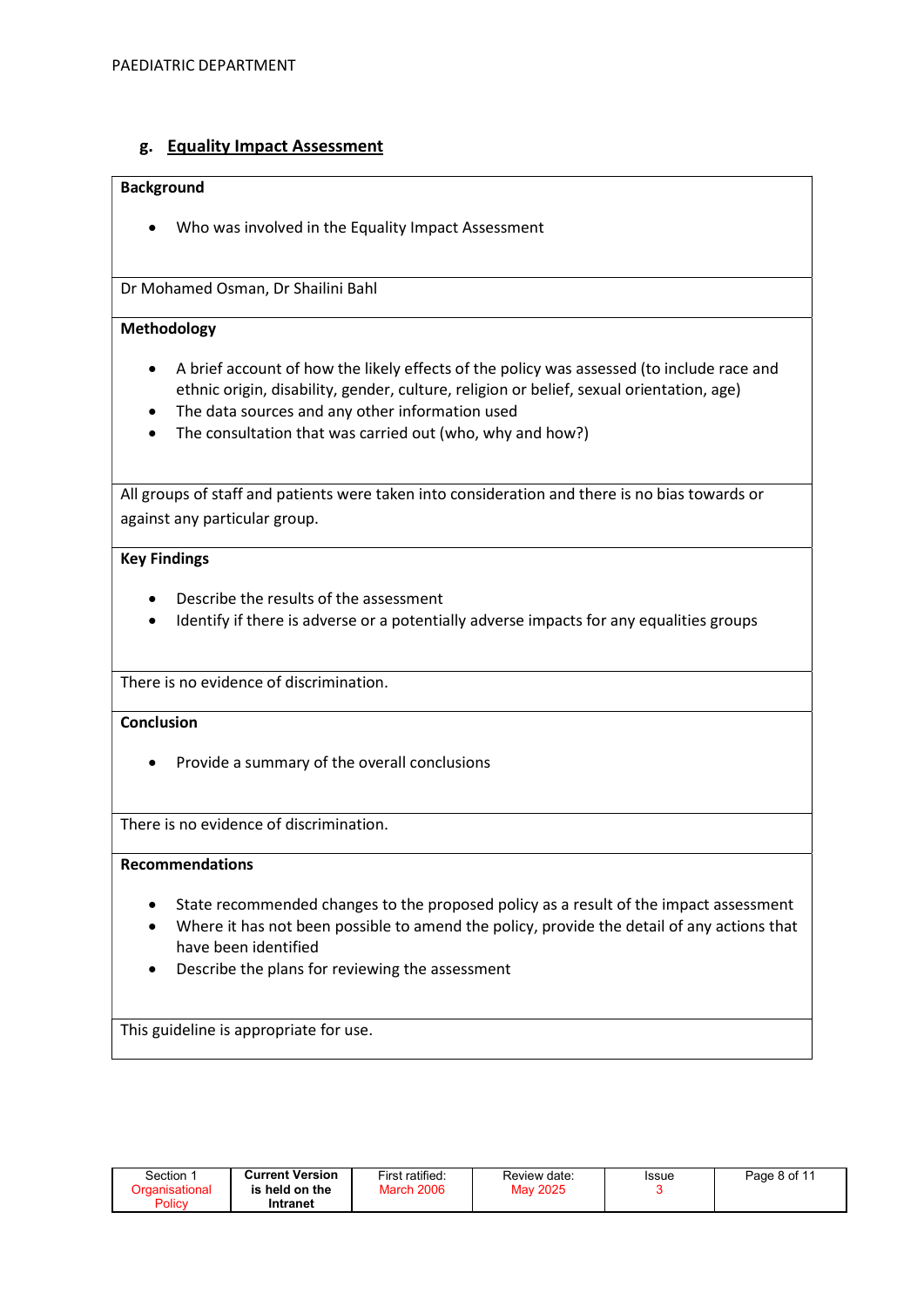## h. Document Checklist

To be completed (electronically) and attached to any document which guides practice when submitted to the appropriate committee for approval or ratification.

#### Title of the document: Guideline for the management of congenital hypothyroidism

#### Policy (document) Author: Dr Mohamed Osman and Dr Shailini Bahl

#### Executive Director: N/A

|           |                                                                                   | Yes/No/<br>Unsure/NA | <b>Comments</b> |
|-----------|-----------------------------------------------------------------------------------|----------------------|-----------------|
| <b>1.</b> | <b>Title</b>                                                                      |                      |                 |
|           | Is the title clear and unambiguous?                                               | Yes                  |                 |
|           | Is it clear whether the document is a<br>guideline, policy, protocol or standard? | <b>Yes</b>           |                 |
| 2.        | Scope/Purpose                                                                     |                      |                 |
|           | Is the target population clear and<br>unambiguous?                                | <b>Yes</b>           |                 |
|           | Is the purpose of the document clear?                                             | Yes                  |                 |
|           | Are the intended outcomes described?                                              | <b>Yes</b>           |                 |
|           | Are the statements clear and unambiguous?                                         | Yes                  |                 |
| 3.        | <b>Development Process</b>                                                        |                      |                 |
|           | Is there evidence of engagement with<br>stakeholders and users?                   |                      |                 |
|           | Who was engaged in a review of the<br>document (list committees/ individuals)?    | <b>Yes</b>           |                 |
|           | Has the policy template been followed (i.e. is<br>the format correct)?            | <b>Yes</b>           |                 |
| <u>4.</u> | <b>Evidence Base</b>                                                              |                      |                 |
|           | Is the type of evidence to support the<br>document identified explicitly?         | Yes                  |                 |

| Section :<br>Organisational<br>Policy | <b>Current Version</b><br>is held on the<br>Intranet | First ratified:<br><b>March 2006</b> | Review date:<br>May 2025 | <b>Issue</b> | Page 9 of 11 |
|---------------------------------------|------------------------------------------------------|--------------------------------------|--------------------------|--------------|--------------|
|---------------------------------------|------------------------------------------------------|--------------------------------------|--------------------------|--------------|--------------|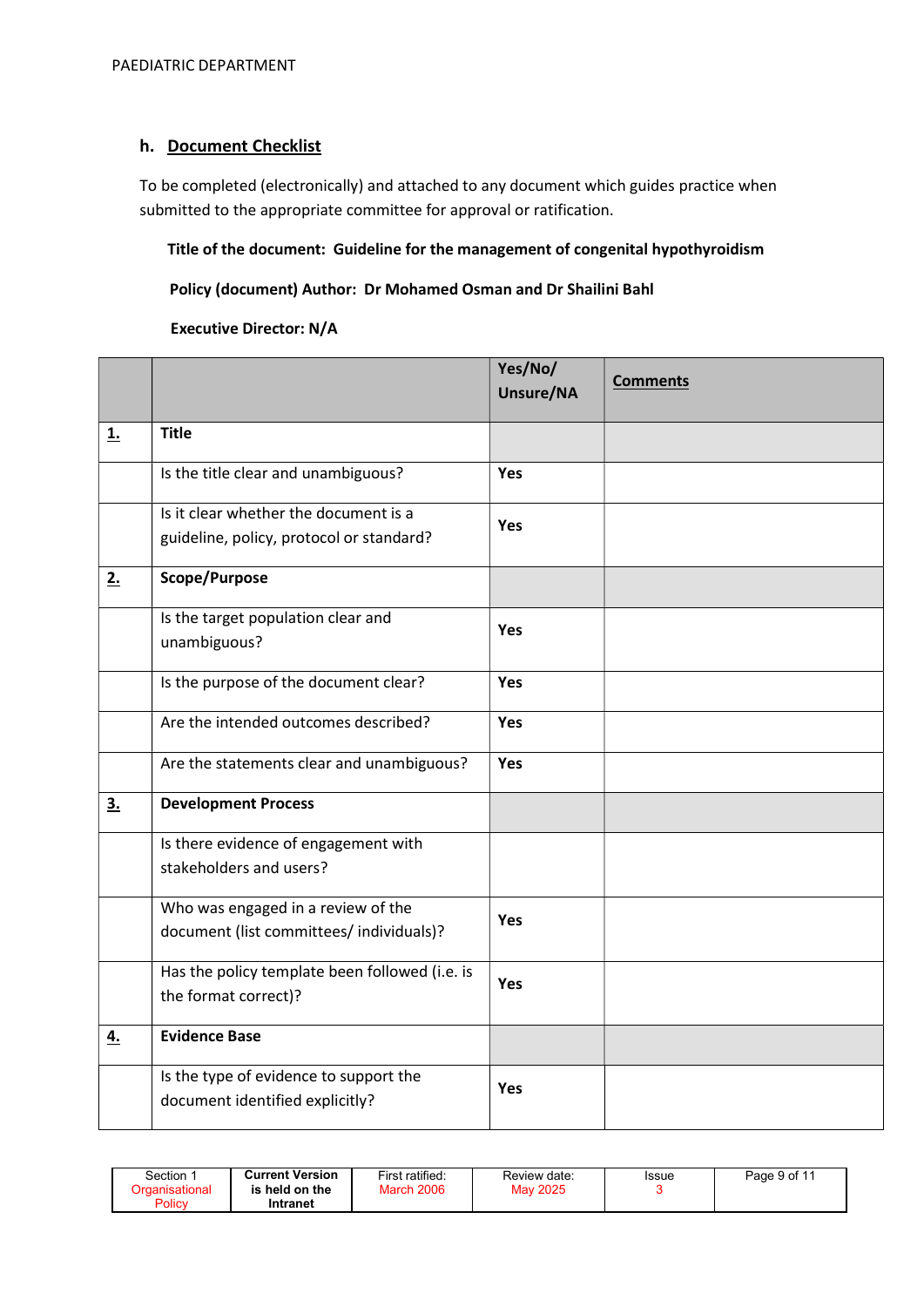|                  |                                                                                                                                  | Yes/No/<br>Unsure/NA | <b>Comments</b> |
|------------------|----------------------------------------------------------------------------------------------------------------------------------|----------------------|-----------------|
|                  | Are local/organisational supporting                                                                                              |                      |                 |
|                  | documents referenced?                                                                                                            |                      |                 |
| 5.               | Approval                                                                                                                         |                      |                 |
|                  | Does the document identify which<br>committee/group will approve/ratify it?                                                      | Yes                  |                 |
|                  | If appropriate, have the joint human<br>resources/staff side committee (or<br>equivalent) approved the document?                 | <b>Yes</b>           |                 |
| 6.               | <b>Dissemination and Implementation</b>                                                                                          |                      |                 |
|                  | Is there an outline/plan to identify how this<br>will be done?                                                                   | <b>Yes</b>           |                 |
|                  | Does the plan include the necessary<br>training/support to ensure compliance?                                                    | <b>Yes</b>           |                 |
| $\overline{z}$ . | <b>Process for Monitoring Compliance</b>                                                                                         |                      |                 |
|                  | Are there measurable standards or KPIs to<br>support monitoring compliance of the<br>document?                                   | <b>Yes</b>           |                 |
| <u>8.</u>        | <b>Review Date</b>                                                                                                               |                      |                 |
|                  | Is the review date identified and is this<br>acceptable?                                                                         |                      |                 |
| <u>9.</u>        | <b>Overall Responsibility for the Document</b>                                                                                   |                      |                 |
|                  | Is it clear who will be responsible for<br>coordinating the dissemination,<br>implementation and review of the<br>documentation? | <b>Yes</b>           |                 |
| <u>10.</u>       | <b>Equality Impact Assessment (EIA)</b>                                                                                          |                      |                 |
|                  | Has a suitable EIA been completed?                                                                                               |                      |                 |

| Section<br>Organisational<br>Policy | <b>Current Version</b><br>held on the نا<br>Intranet | First ratified:<br><b>March 2006</b> | Review date:<br>May 2025 | <b>Issue</b> | Page 10 of 11 |
|-------------------------------------|------------------------------------------------------|--------------------------------------|--------------------------|--------------|---------------|
|-------------------------------------|------------------------------------------------------|--------------------------------------|--------------------------|--------------|---------------|